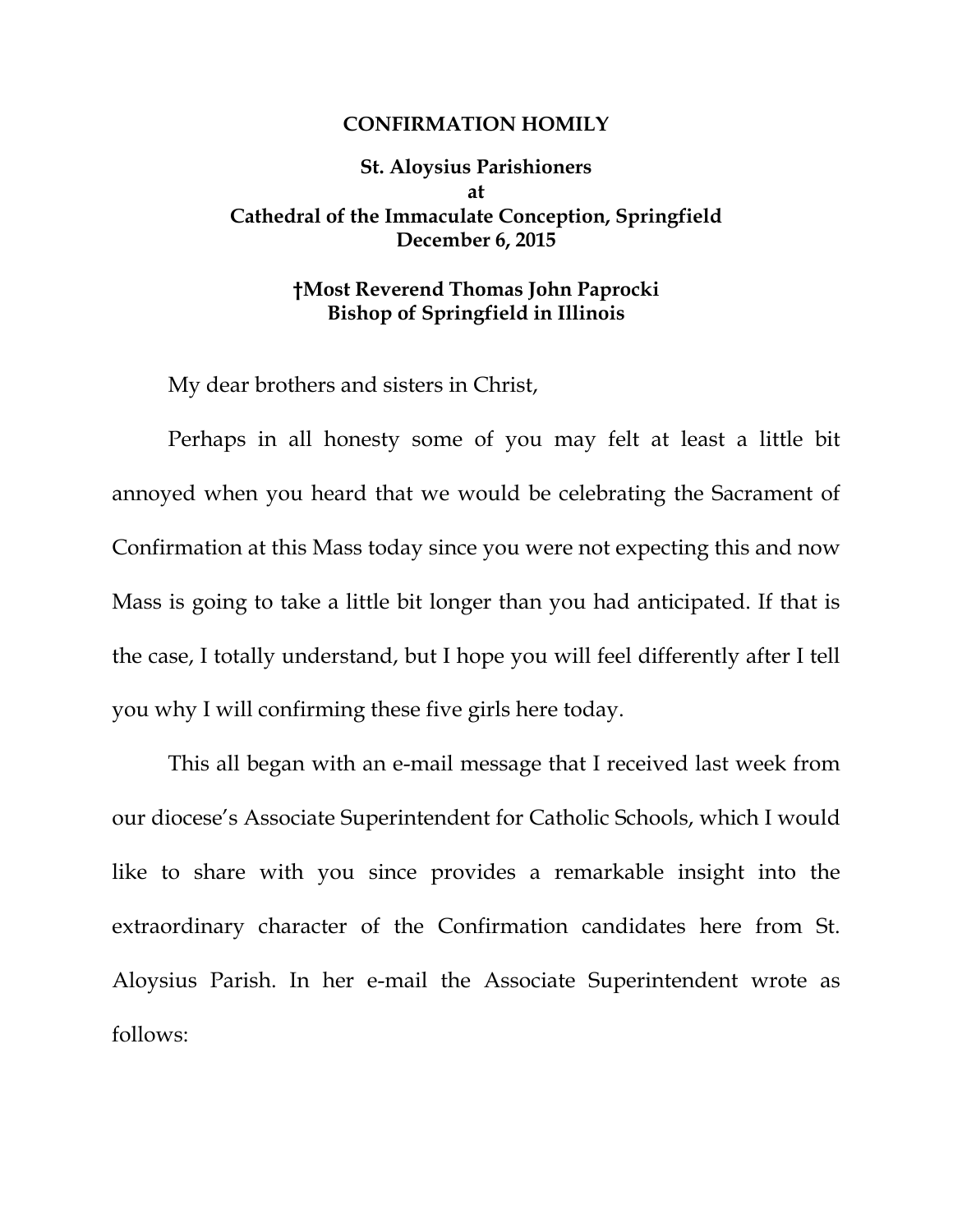With the upcoming Confirmation at St. Aloysius next week, I wanted to make you aware of a situation concerning a courageous and brave decision of faith made by some of the candidates.

As you may know, this is the time of year where girls basketball teams are heading into the post season. St. Aloysius' 8th Grade Girls Basketball team is slated to do quite well in this year's regional bracket. During the regular season, the girls had beaten the teams in their regional bracket and were expected to do the same in regionals. Once the brackets and dates were announced, it was discovered that the second round game was scheduled for the same night as Confirmation.

The Principal and Athletic Director, knowing the importance of Confirmation in the lives of young adult Catholics, tried to get the game moved but with no avail. Upon hearing this, a decision had to be made. The school and the coach knew the right decision, but the school also wanted the decision to come from the girls for this situation is exactly the type of decision a Catholic adult would be faced with throughout their lives.

The Interim Principal … and the Junior High Religion Teacher … brought the girls together and discussed with them that this is the time to realize how important it is to become an adult in the church and a soldier in Christ. It was also discussed with the girls about making a decision that would support their faith now and in the future, a concept the girls had been discussing during their preparation for Confirmation. After the discussion, it was suggested the girls take a walk around the school to think about their decision. The girls asked if they could go as a group to the new school chapel instead.

Once in the chapel, the girls begin an impromptu prayer service asking for guidance in this situation and for their intentions. Upon leaving the chapel, the girls informed the Principal they had decided they would not be participating in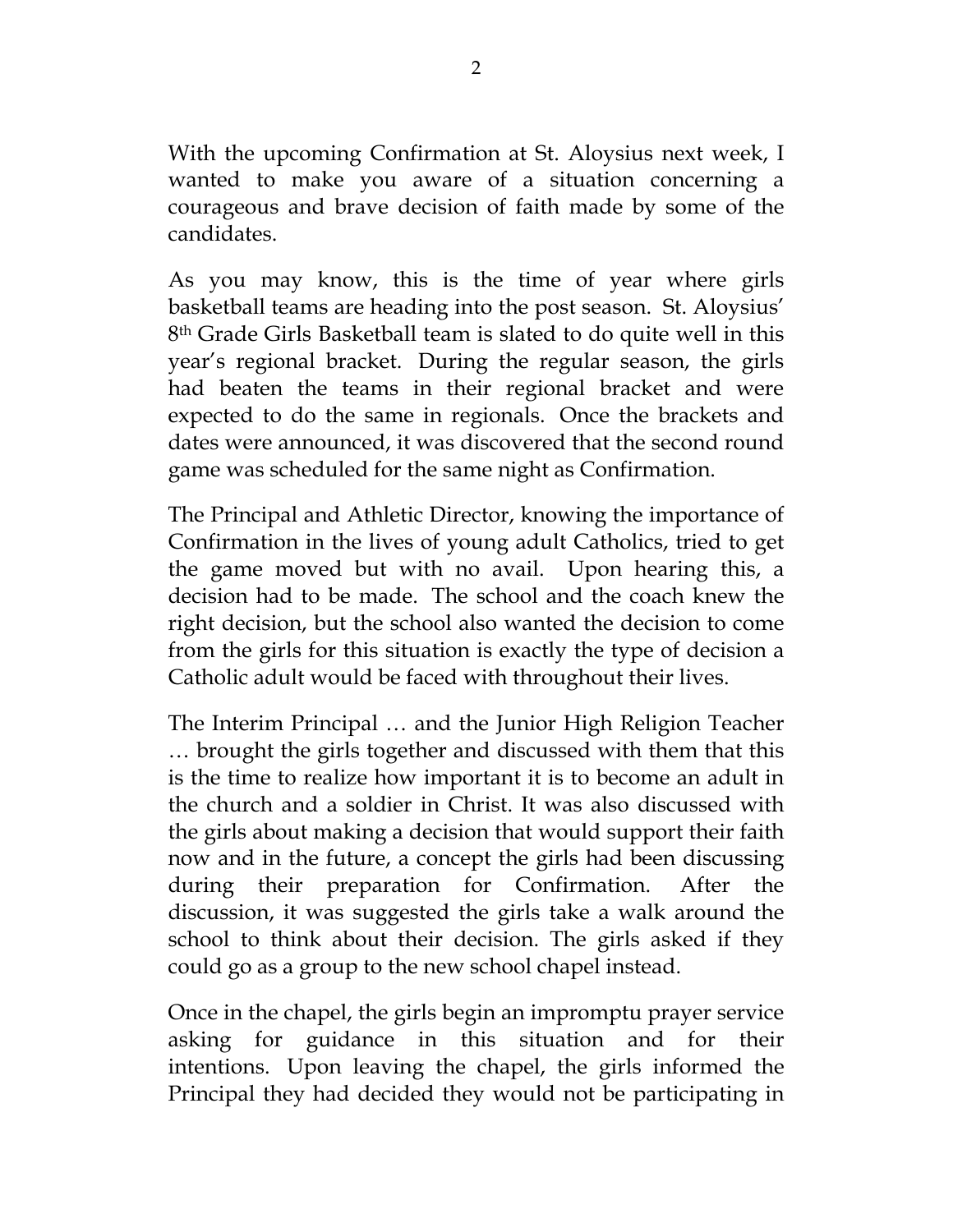the regional game so they could participate in their Confirmation. They had also decided, along with the principal, that they would offer up prayers for the other regional players during their Confirmation. . . .

I apologize for the length of this email but this is such a wonderful example of what our schools are about and how we are preparing our students for adulthood in the Catholic Church. I just wanted to let you know the special and courageous decision of faith that these girls made before being Confirmed.

 I have shared this e-mail message with all of you because I also wanted to bring to light a hidden example of courageous sacrifice for the faith that would otherwise have remained largely unknown behind the scenes. I also wanted to tell you about this because, in fact, these five girls were not at the Confirmation last Tuesday night at St. Aloysius Parish but instead did play in their regional basketball game after all, so I wanted to explain how that came about as well.

 You see, when I received the e-mail from our Associate Superintendent, I was very moved that these young women would make such a mature decision of faith, especially since I love sports myself and I know how significant a playoff game can be. But I was also reminded of the story in the Bible about Abraham being tested by God, who asked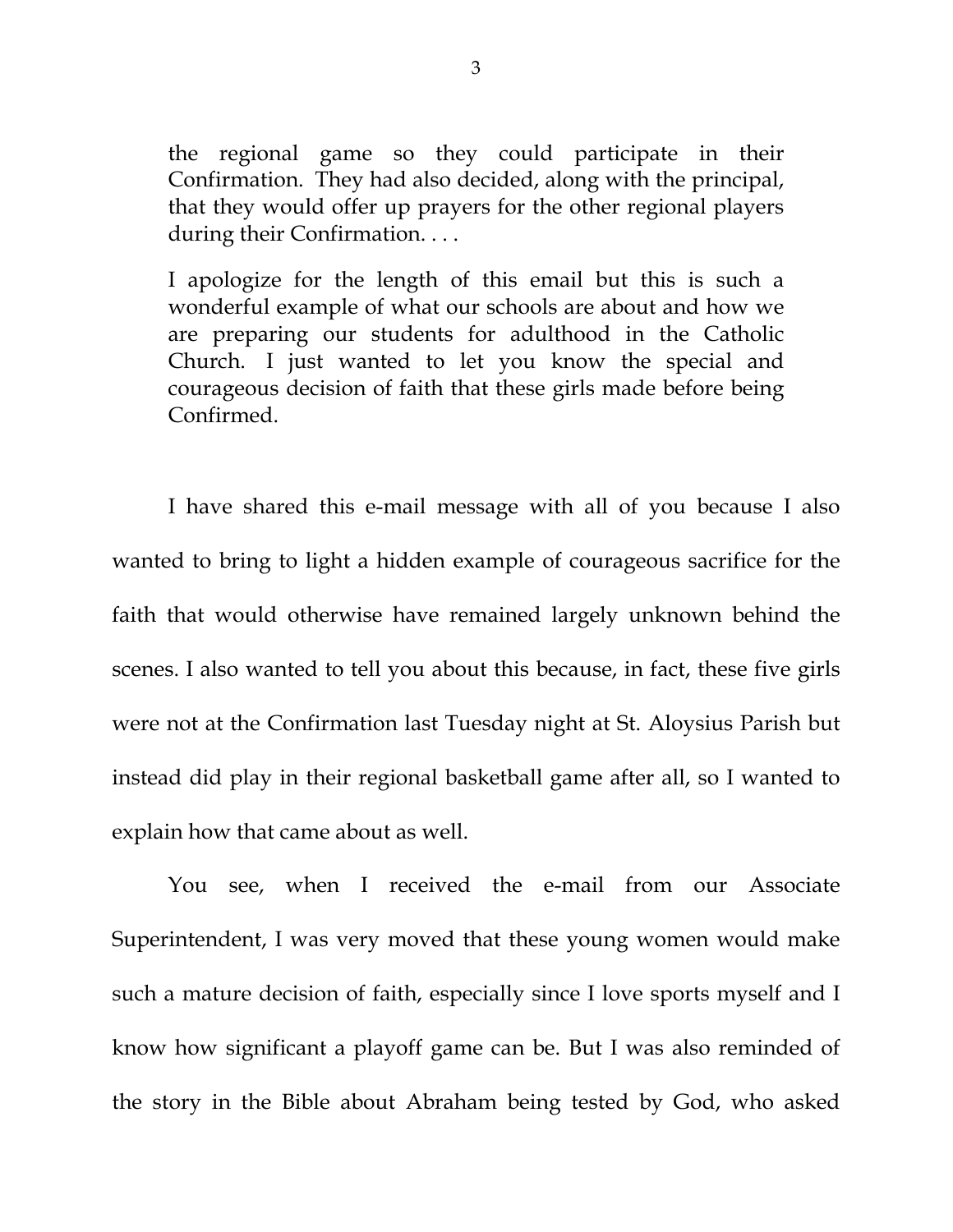Abraham to sacrifice his own beloved son, Isaac, as a burnt offering to God. Abraham immediately prepares to obey, but at the last moment an angel of the Lord stops the sacrifice, commanding Abraham with these words: "Do not lay your hand on the boy. Do not do the least thing to him. For I know now that you fear God, since you did not withhold from me your son, your only one" (Genesis 22:12). In the end, God did not require Abraham actually to carry out the sacrifice, since the Lord was satisfied simply knowing that Abraham was willing to put God above everything and everyone else.

 Now of course, skipping an 8th grade regional basketball game is not the same magnitude as sacrificing one's son, but it may feel that way to an eighth grader! So just as in the case of Abraham, I thought God would be satisfied knowing that these girls would be willing to make this sacrifice and put God above everything else, so I suggested that the players be allowed to participate in last Tuesday's basketball game and I offered to confirm them this morning instead at this Mass in our Cathedral. I commend these girls on their willingness to offer a meaningful sacrifice to God and provide an extraordinary example of faith for all of us. By the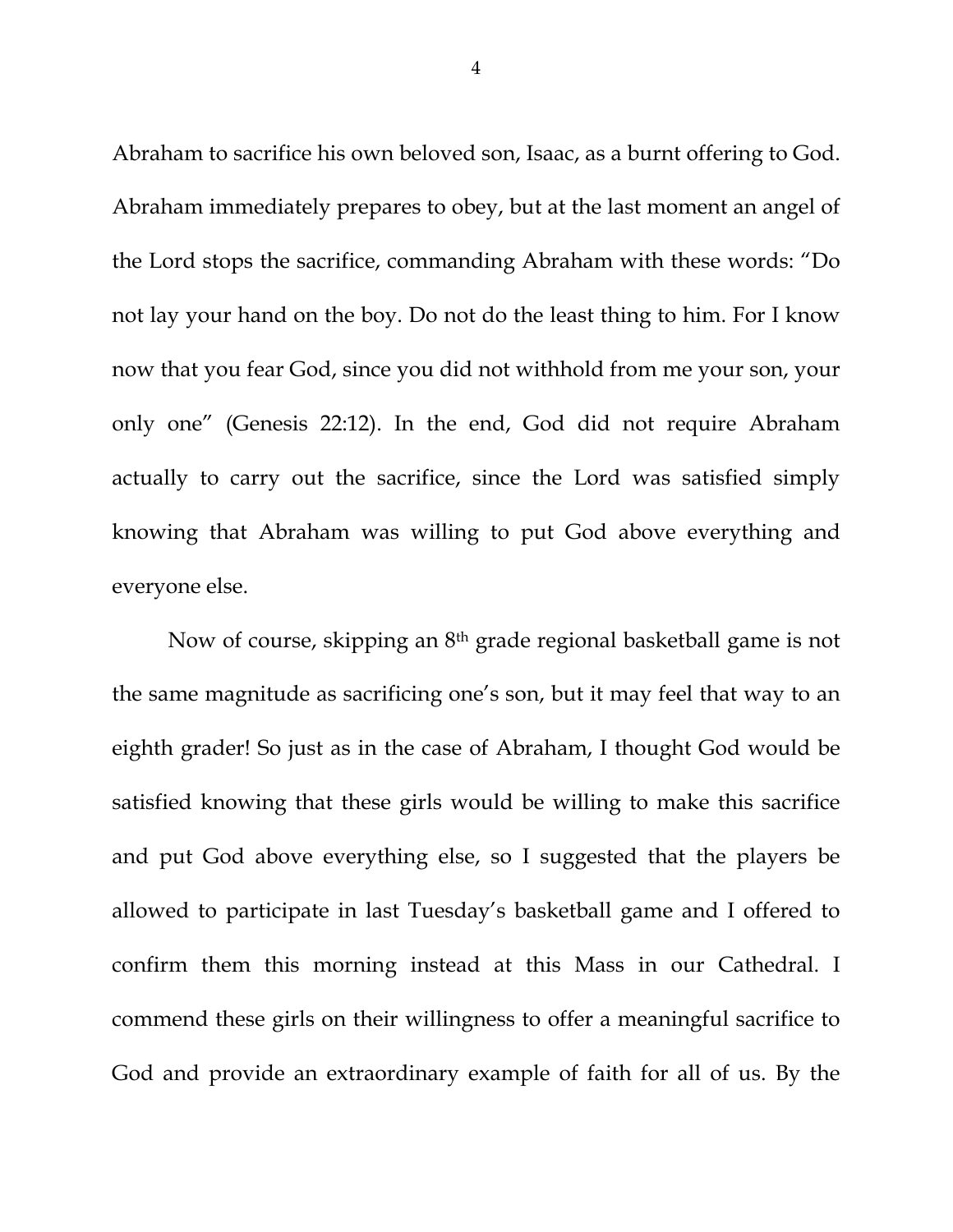way, they lost the game last Tuesday night, but perhaps that is another lesson to be learned, that there are some things more important than winning.

 Since "sacrifice" and "faith" are at the heart of this story, I would like to say a few words about each.

In popular usage, we tend to think of "sacrifice" as simply giving something up. But it really is much more profound than that. The word "sacrifice" comes from two Latin words, *sacer*, which means, "sacred," and *facere*, which means, "to make." So in its truest sense, "sacrifice" means to make something or someone sacred or holy, that is, consecrated to God. The sacrifices that we make as a matter of faith out of love for God in fact make us sacred and holy in the sight of God. The perfect sacrifice was Christ's death on the cross. By this sacrifice of His only-begotten Son, God the Father showed His love for us, and by His willingness to die on the cross for our sins, Jesus makes us holy and consecrates us to His Father in heaven.<sup>1</sup> The sacrifice of Christ on the cross is commemorated and mysteriously made present in the Eucharistic sacrifice of the Church.2 Thus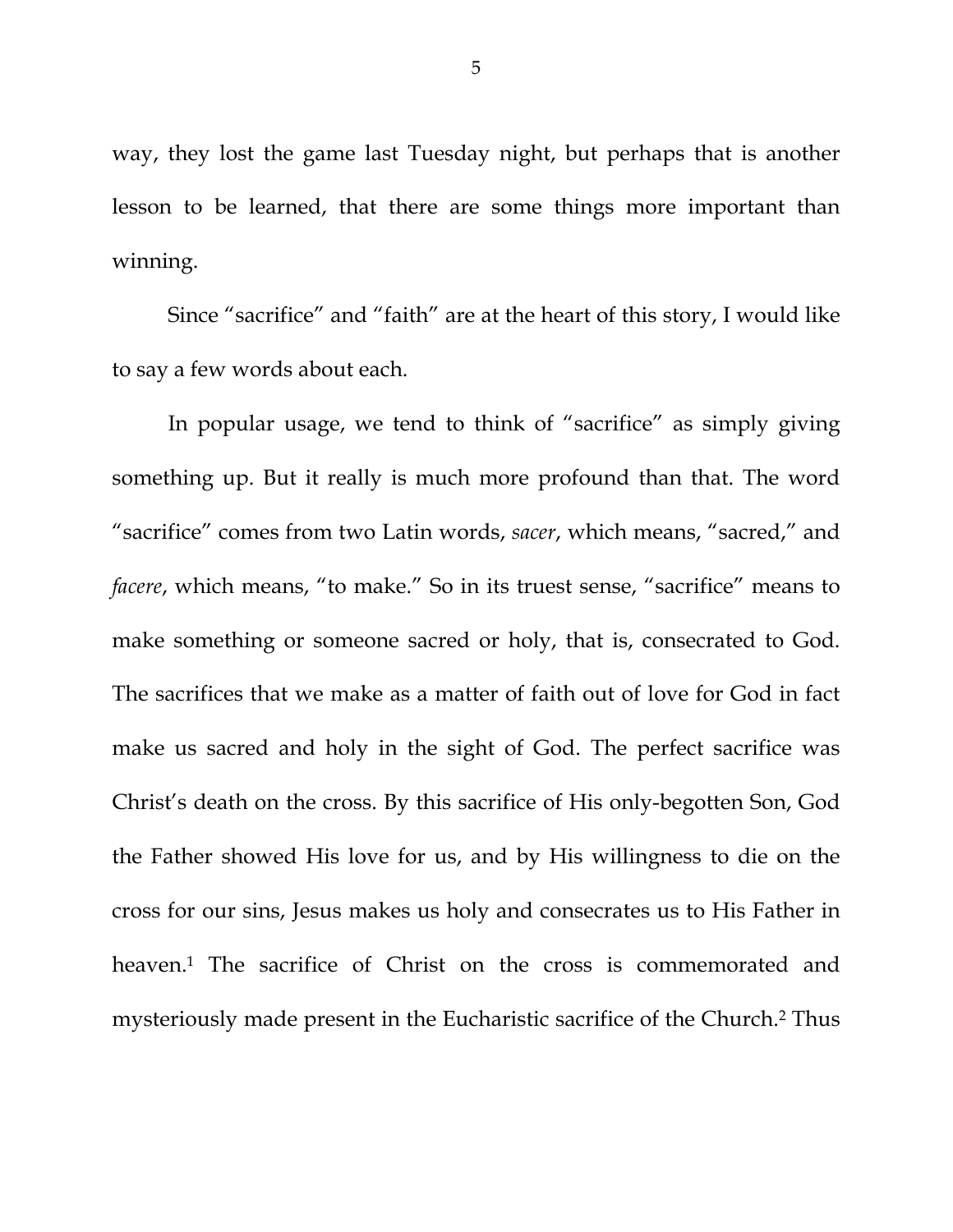it is fitting that we celebrate the Sacrament of Confirmation in the context of the Holy Sacrifice of the Mass.

Believing that bread and wine become the Body and Blood of Christ in the Holy Sacrifice of the Mass and believing that the Sacrament of Confirmation completes the grace of Baptism by a special outpouring of the gifts of the Holy Spirit are matters of faith. Faith is a gift from God that invites a response from us by which we assent to the whole truth that God has revealed, the truth that brings a superabundant light as we search for the meaning of life.3

As we go out into a world that is often hostile to religious faith, we must be provided with the spiritual weapons needed for battle with the forces of evil and we must be equipped with a strong suit of armor capable of protecting us. The Apostle Saint Paul describes this suit of armor in the following words: "Put on the armor of God so that you may be able to stand firm against the tactics of the devil" (Ephesians 6:11). The first and foremost weapon in this suit of armor is the shield of faith, as Saint Paul goes on to say: "In all circumstances hold faith up before you as your shield; it will help you extinguish the fiery darts of the evil one. Take the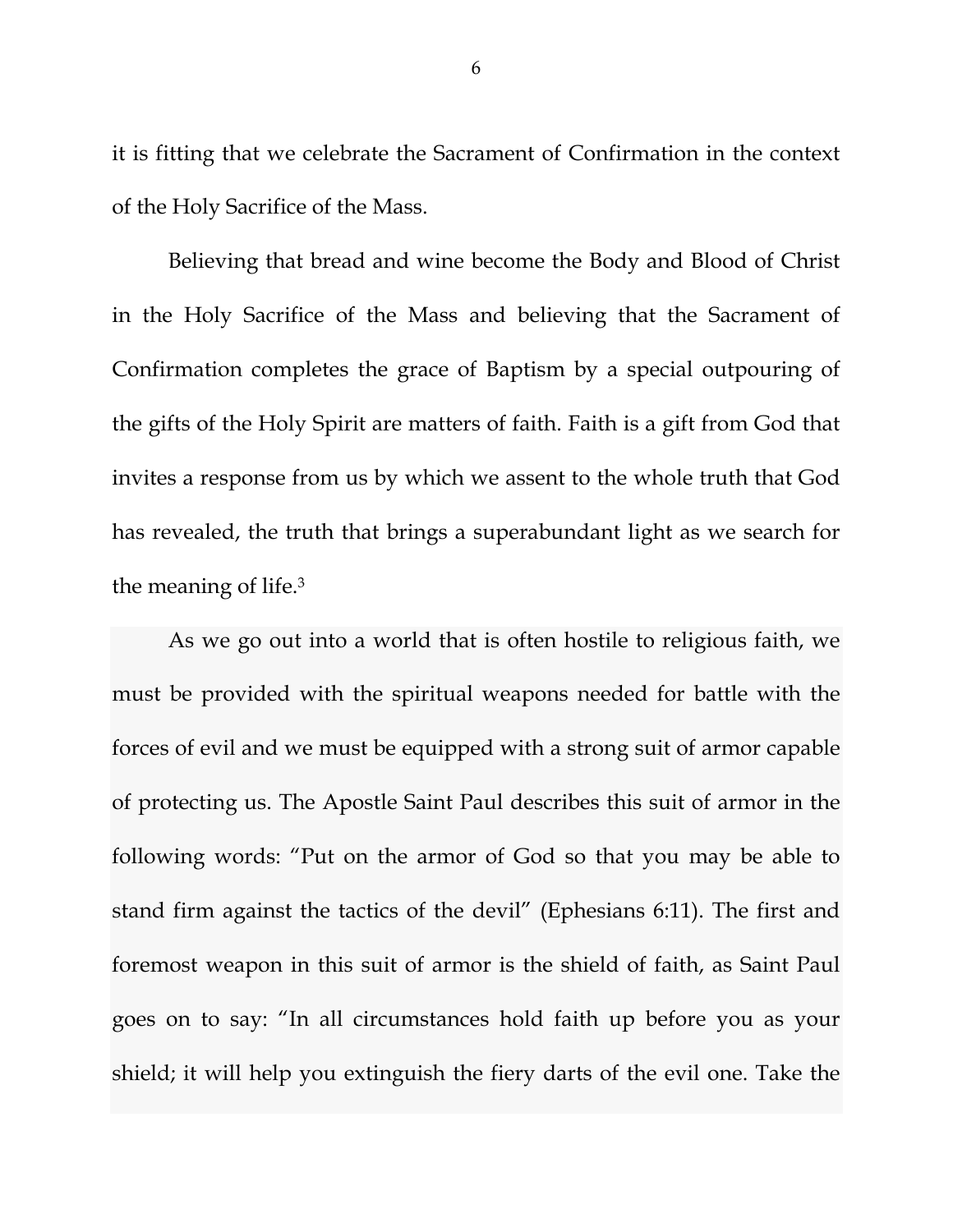helmet of salvation and the sword of the spirit, the word of God" (Ephesians 6:16-17). Thus we say that Confirmation makes us soldiers of Christ, armed with the spiritual weapons needed for the spiritual battles that wage war upon our souls.

When the devil strives to lead us astray by tempting us to sin, faith shows us a view of the abyss of hell, so that we might behold the torments that will be the punishment of sinners. At the same time, "faith throws open the portals of heaven, where the highest rewards are prepared for those who persevere in the love of God and the pursuit of virtue."4

The reception of the sacrament of Confirmation completes the grace we first received at baptism and strengthens us for the challenges of life. "For by the sacrament of Confirmation, the baptized are more perfectly bound to the Church and are enriched with a special strength of the Holy Spirit. Hence they are, as true witnesses of Christ, more strictly obliged to spread and defend the faith by word and deed."5

What this is saying is that Confirmation does not mark the completion of your involvement with the Church, but precisely the opposite: Confirmation brings the recipient into full membership in the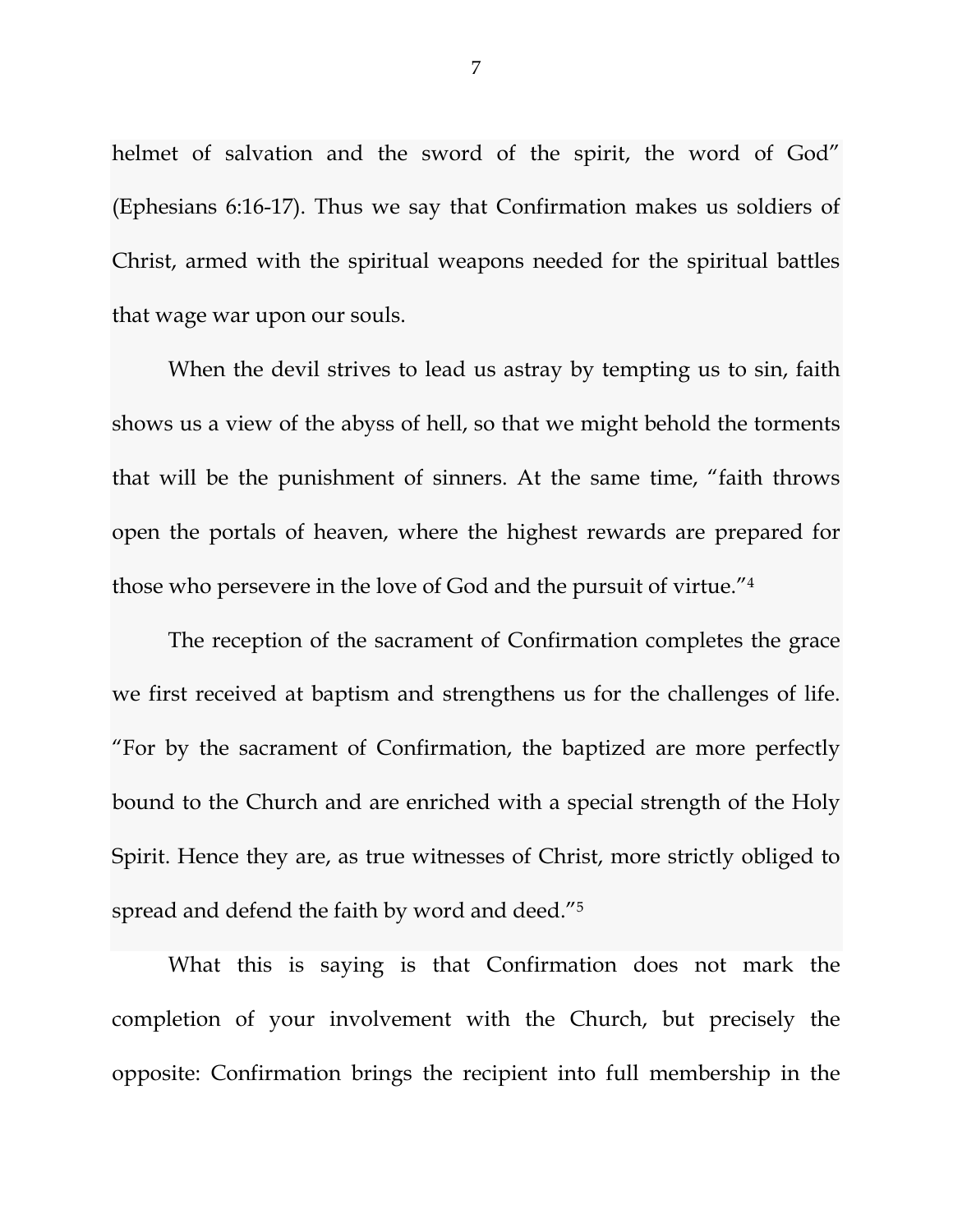Church and thus marks the beginning of your life as a full member of the Church. Being a full member then brings some expectations and responsibilities, namely, to tell other people about your relationship with Jesus Christ, to manifest that relationship in the way you live, and invite other people to share in this faith. Of course, none of this is easy to do, so God gives us the special strength of His Holy Spirit to carry out these duties and responsibilities.

In closing, I would like to sing a song for you. It's called "Oceans (Where Feet May Fail)" by Hillsong United.<sup>6</sup> The lyrics express very well how the Holy Spirit will lead us and strengthen our faith.

> You call me out upon the waters The great unknown, where feet may fail And there I find You in the mystery In oceans deep, my faith will stand … And I will call upon Your name And keep my eyes above the waves When oceans rise My soul will rest in Your embrace

For I am Yours and You are mine

…

8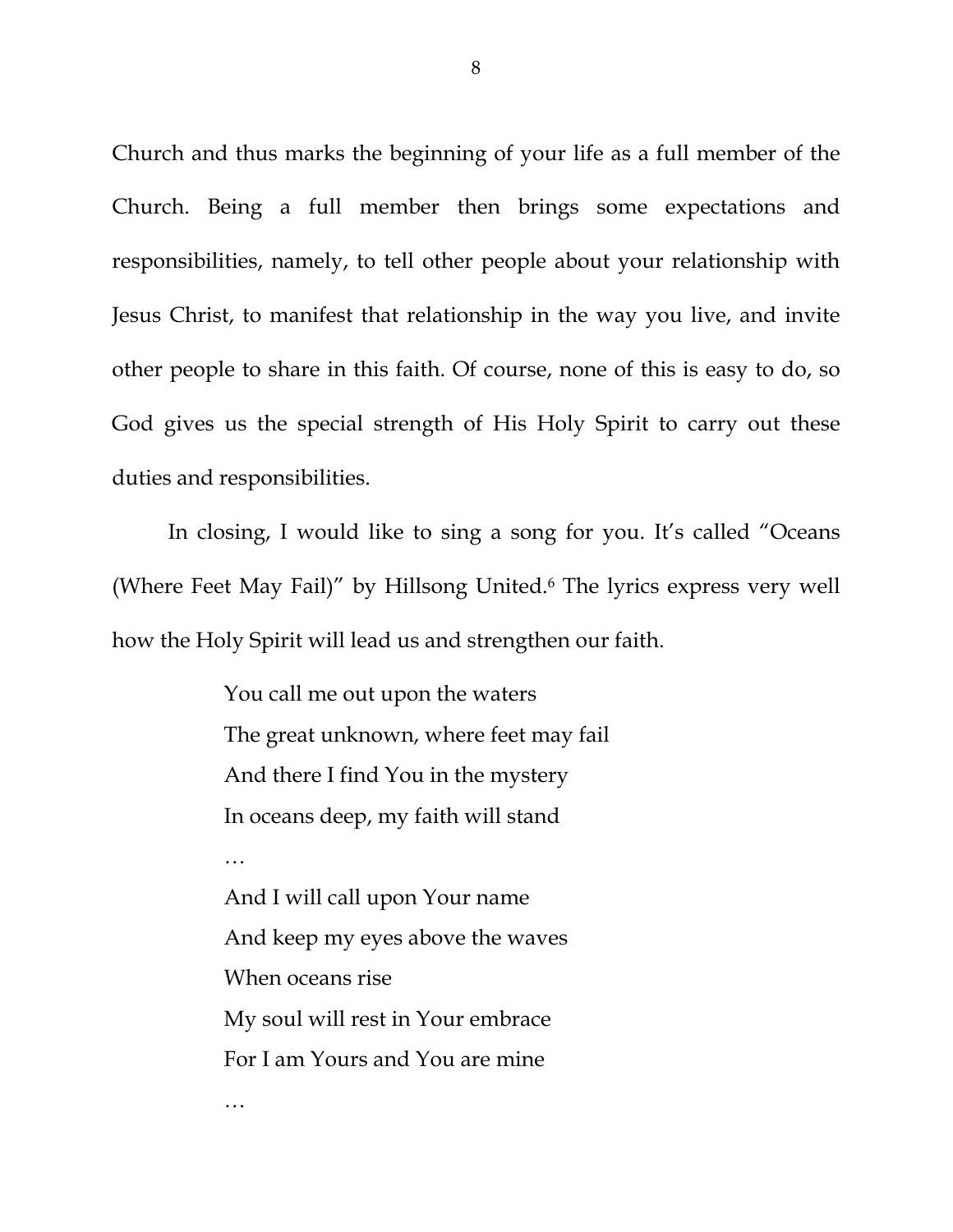Your grace abounds in deepest waters Your sovereign hand, will be my guide Where feet may fail and fear surrounds me You've never failed and You won't start now …

So I will call upon Your name And keep my eyes above the waves When oceans rise My soul will rest in Your embrace For I am Yours and You are mine

…

Spirit lead me where my trust is without borders Let me walk upon the waters Wherever You would call me Take me deeper than my feet could ever wander And my faith will be made stronger In the presence of my Savior …

I will call upon Your name Keep my eyes above the waves My soul will rest in Your embrace I am Yours and You are mine

May God give us this grace. Amen.